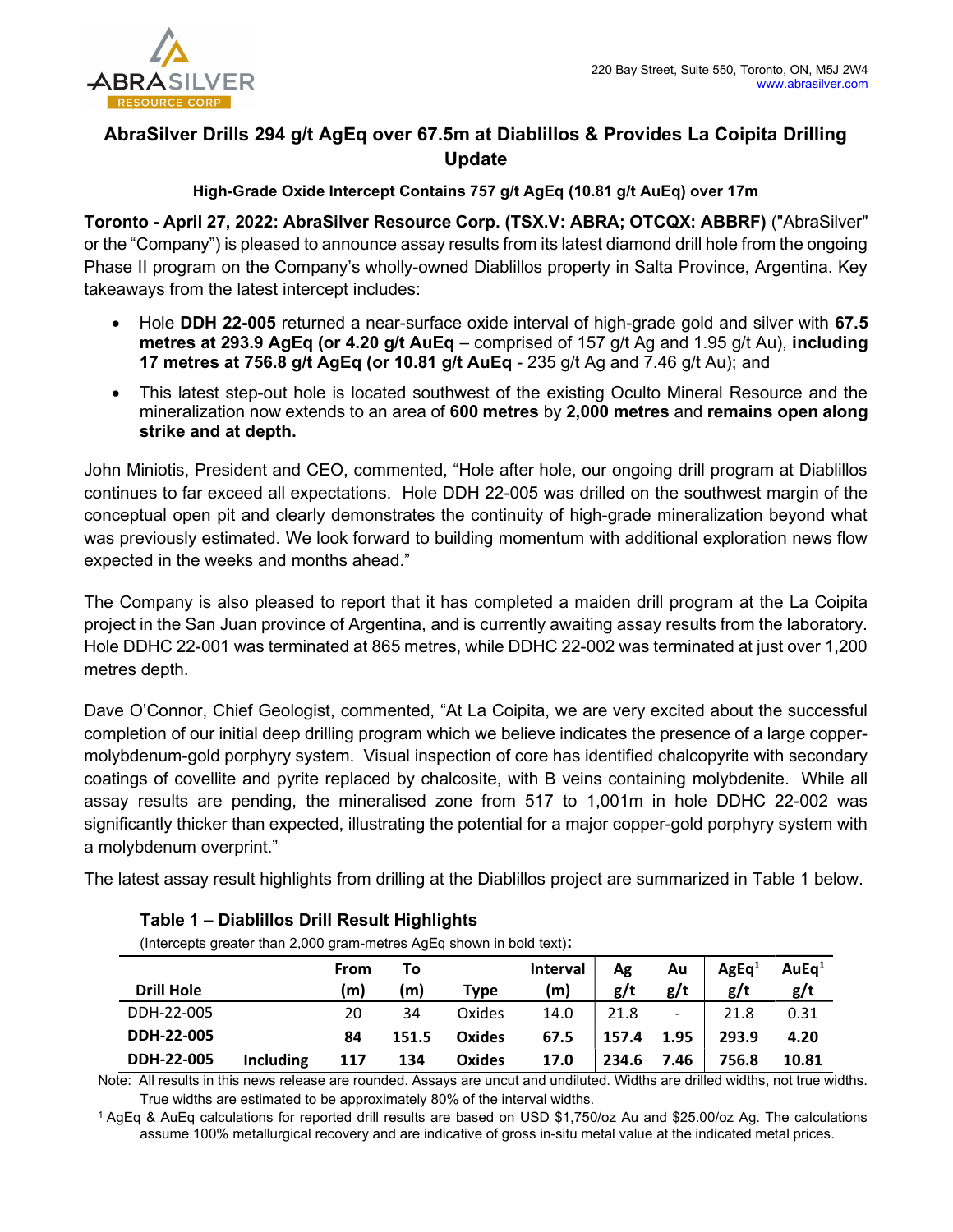



## Hole DDH 22-005 at Diablillos

Hole DDH 22-005 was drilled perpendicular to the Main Breccia in order to test the true thickness of the southwest extension of the high-grade zone of the Oculto Mineral Resource. The hole successfully intersected a high-grade interval of 17.0 metres grading 234.6 g/t silver and 7.46 g/t gold in oxides from 117 to 134 metres downhole. This hole is located approximately 300 metres southwest of hole DDH 22-004 which was announced on April 11th, and intersected 140 metres grading 219.0 g/t silver and 1.17 g/t gold. These recent results clearly demonstrate the scale of high-grade mineralization in the Main Breccia zone and, together with other holes in the area, are expected to add significant value to the economics of the Diablillos project. Broad spaced drilling beyond the Oculto Mineral Resource both towards the northeast and southwest has intersected mineralisation well beyond the planned pit and drilling is underway to expand Mineral Resources in these areas.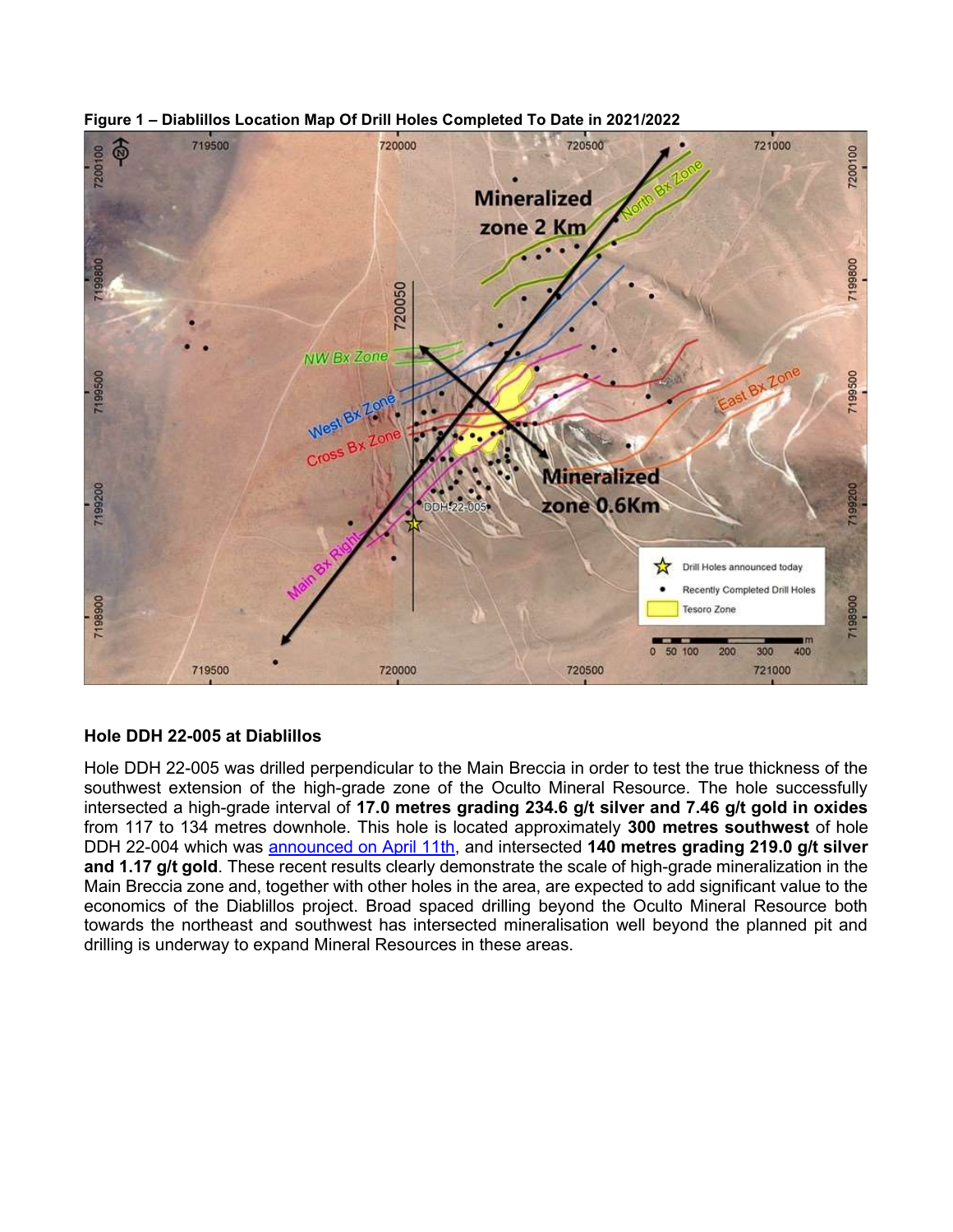

#### Figure 2 – Cross Section (Looking East) with Highlighted intercepts in Hole DDH 22-005

## Exploration Outlook

### La Coipita Project Update, San Juan, Argentina

The Company has completed its maiden drill program at the La Coipita project, located in the San Juan province of Argentina, and is currently awaiting assay results from the laboratory. Based on encouraging visual data at the time of drilling, the drill program was modified to test a deep porphyry target. Hole DDHC 22-001 was terminated at 865 metres, while DDHC 22-002 was terminated at just over 1,200 metres depth.

The two deep drill holes at La Coipita were targeted at a surface geochemistry pattern interpreted as being a reflection of an underlying porphyry system. This has been confirmed by visual inspection at the time of drilling and assay results for both holes at La Coipita have been prioritized.

Hole DDHC 22-002 intersected large-scale copper-gold porphyry style sulphide mineralisation together with molybdenum from 517m depth to the end of the hole at 1,202.5 meters depth. The mineralisation is in rocks that are host to the porphyry intrusion which has not yet been intersected. Hole 22-002 stopped in mineralisation and was terminated for technical reasons. Additional drilling in this potential major porphyry system is planned for next field season, which is expected to start in September 2022, with the objective of intersecting the central porphyry intrusive progenitor.

#### Diablillos Phase II Update

A total of 16,630 metres has now been completed as part of the Company's ongoing 20,000-metre Phase II exploration program at Diablillos. Drills are focused on expanding mineralization for inclusion in the next Mineral Resource Estimate, anticipated in Q3 2022, as well as in-fill drilling (estimated 25 metre spacing) to reclassify existing Indicated Mineral Resources to the Measured category. To date, our Phase II drill results reveal the exceedingly high-grade nature of the Diablillos project and validates the Company's geological model. At the moment, the Company has an additional six holes at the laboratory for which results are pending over the next few weeks. The best results to date from the Phase II program are summarized in Table 2, below.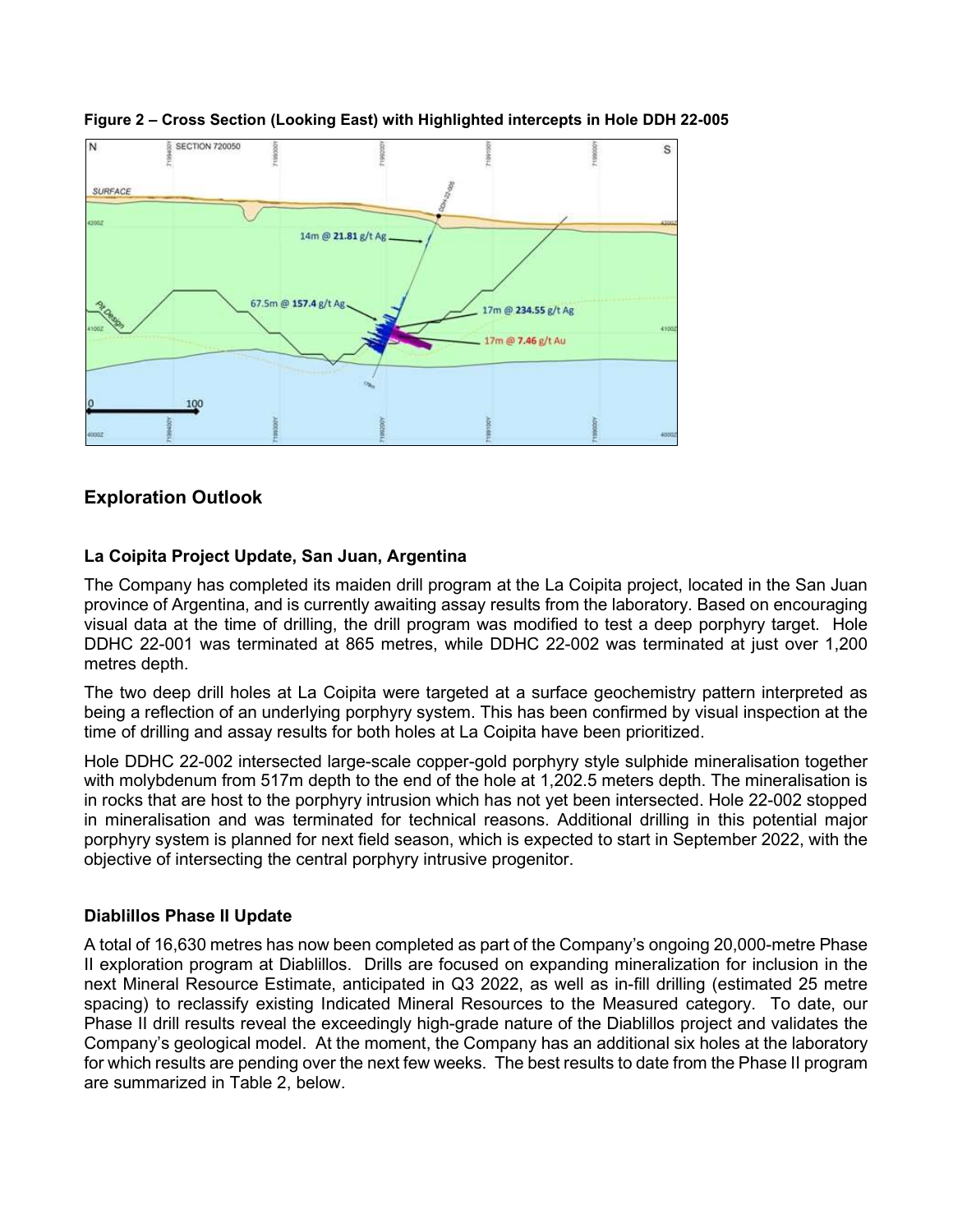| Hole   | From (m) | To(m) | <b>Type</b> | <b>Interval</b><br>(m) | Ag $(g/t)$ | Au $(g/t)$ | AgEq <sup>1</sup><br>(g/t) | AuEq <sup>1</sup><br>(g/t) |
|--------|----------|-------|-------------|------------------------|------------|------------|----------------------------|----------------------------|
| 22-004 | 131      | 271   | Oxides      | 140.0                  | 219.0      | 1.17       | 300.9                      | 4.30                       |
| 21-038 | 112      | 221.3 | Oxides      | 109.3                  | 176.8      | 1.53       | 283.9                      | 4.06                       |
| 22-005 | 84       | 151.5 | Oxides      | 67.5                   | 157.4      | 1.95       | 293.9                      | 4.20                       |
| 21-067 | 242      | 308   | Oxides      | 66.0                   | 57.0       | 1.90       | 190.0                      | 2.71                       |
| 21-068 | 89       | 146   | Oxides      | 57.0                   | 108.0      | 1.47       | 210.9                      | 3.01                       |
| 21-022 | 192      | 245   | Oxides      | 53.0                   | 33.3       | 2.49       | 207.6                      | 2.97                       |

Table 2 – Diablillos Project – Top Phase II Drill Intercepts Reported to Date

<sup>1</sup>AgEq & AuEq calculations for reported drill results are based on USD \$1,750/oz Au, \$25.00/oz Ag and \$3.00/lb Cu. The calculations assume 100% metallurgical recovery and are indicative of gross in-situ metal value at the indicated metal prices.

## Collar Data

| <b>Hole Number</b>  | UTM Cı<br>Coordinates |                | <b>Elevation</b> | <b>Azimuth</b> | Dip | Depth |
|---------------------|-----------------------|----------------|------------------|----------------|-----|-------|
| .2-005<br>DDH<br>ററ | E720043               | N7199151<br>N. | .210             | 315            | -60 | 176   |

## About Diablillos

The 80 km<sup>2</sup> Diablillos property is located in the Argentine Puna region - the southern extension of the Altiplano of southern Peru, Bolivia, and northern Chile - and was acquired from SSR Mining Inc. by the Company in 2016. There are several known mineral zones on the Diablillos property, with the Oculto zone being the most advanced with over 90,000 metres drilled to date. Oculto is a high-sulphidation epithermal silver-gold deposit derived from remnant hot springs activity following Tertiarty-age local magmatic and volcanic activity. Comparatively nearby examples of high sulphidation epithermal deposits include: Yanacocha (Peru); El Indio (Chile); Lagunas Nortes/Alto Chicama (Peru) Veladero (Argentina); and Filo del Sol (Argentina).

The Mineral Resource for the Oculto Deposit is shown in Table 2 below:

| Category                                  | Tonnage<br>(000 t) | Ag<br>(g/t) | Au<br>(g/t) | <b>Contained Ag</b><br>(000 oz Ag) | <b>Contained Au</b><br>(000 oz Au) |
|-------------------------------------------|--------------------|-------------|-------------|------------------------------------|------------------------------------|
| Measured                                  | 8,235              | 124         | 0.98        | 32,701                             | 259                                |
| Indicated                                 | 32,958             | 54          | 0.70        | 57,464                             | 744                                |
| <b>Measured &amp;</b><br><b>Indicated</b> | 41,193             | 68          | 0.76        | 90,165                             | 1,002                              |
| Inferred                                  | 2,884              | 34          | 0.70        | 3,181                              | 66                                 |

Effective September 8, 2021. The Mineral Resource estimate and supporting Technical Report are N.I. 43-101 compliant. Full details of the Mineral Resources are available in a Company news release dated September 15, 2021. For additional information please see Technical Report on the Diablillos Project, Salta Province, Argentina, dated October 28, 2021, completed by Mining Plus, and available on www.SEDAR.com.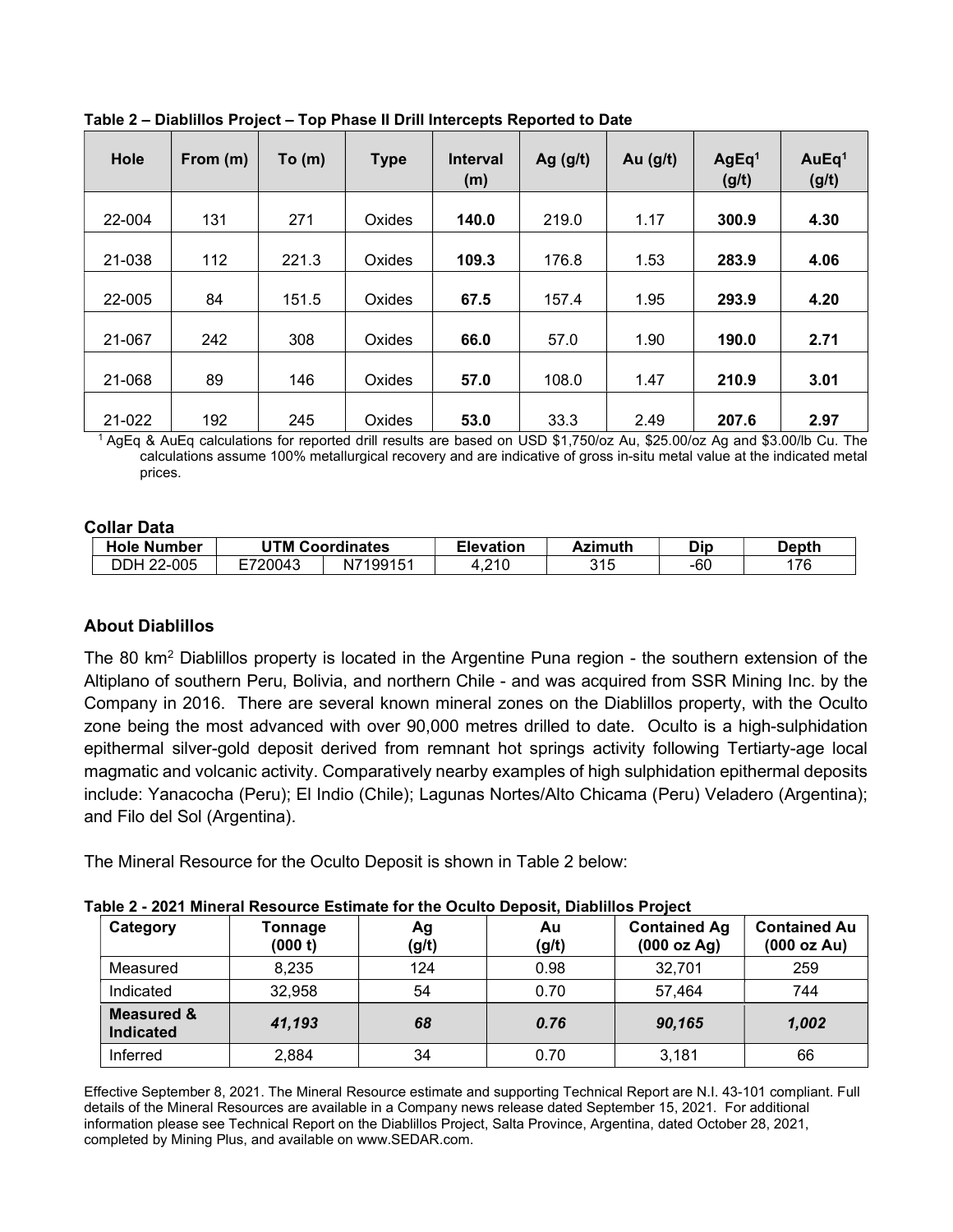## QA/QC and Core Sampling Protocols

AbraSilver applies industry standard exploration methodologies and techniques, and all drill core samples are collected under the supervision of the Company's geologists in accordance with industry practices. Drill core is transported from the drill platform to the logging facility where drill data is compared and verified with the core in the trays. Thereafter, it is logged, photographed, and split by diamond saw prior to being sampled. Samples are then bagged, and quality control materials are inserted at regular intervals; these include blanks and certified reference materials as well as duplicate core samples which are collected in order to measure sample representivity. Groups of samples are then placed in large bags which are sealed with numbered tags in order to maintain a chain-of-custody during the transport of the samples from the project site to the laboratory.

All samples are received by the SGS offices in Salta who then dispatch the samples to the SGS preparation facility in San Juan. From there, the prepared samples are sent to the SGS laboratory in Lima, Peru where they are analyzed. All samples are analyzed using a multi-element technique consisting of a four acid digestion followed by ICP/AES detection, and gold is analyzed by 50g Fire Assay with an AAS finish. Silver results greater than 100g/t are reanalyzed using four acid digestion with an ore grade AAS finish.

### Qualified Persons

David O'Connor P.Geo., Chief Geologist for AbraSilver, is the Qualified Person as defined by National Instrument 43-101 Standards of Disclosure for Mineral Projects, and he has reviewed and approved the scientific and technical information in this news release.

#### About AbraSilver

AbraSilver is a well-funded silver-gold focused advanced-stage exploration company. The Company is rapidly advancing its 100%-owned Diablillos silver-gold project in the mining-friendly Salta province of Argentina, which has a current Measured and Indicated Mineral Resource of over 90 million ounces of silver and 1.0 million ounces of gold. The updated PEA study completed in November 2021 demonstrates that Diablillos has the potential to be a highly-economic project. The Company is led by an experienced management team and has long-term supportive shareholders including Mr. Eric Sprott. In addition, AbraSilver owns a portfolio of earlier-stage copper-gold projects including the La Coipita copper-gold project in the San Juan province of Argentina. AbraSilver is listed on the TSX-V under the symbol "ABRA" and in the U.S. under the symbol "ABBRF".

For further information please visit the AbraSilver Resource website at www.abrasilver.com, our LinkedIn page at AbraSilver Resource Corp., and follow us on Twitter at www.twitter.com/abrasilver

Alternatively please contact:

John Miniotis, President and CEO john@abrasilver.com Tel: +1 416-306-8334

#### Cautionary Statements

This news release includes certain "forward-looking statements" under applicable Canadian securities legislation. Forward-looking statements are necessarily based upon a number of estimates and assumptions that, while considered reasonable, are subject to known and unknown risks, uncertainties, and other factors which may cause the actual results and future events to differ materially from those expressed or implied by such forward-looking statements. All statements that address future plans, activities, events or developments that the Company believes, expects or anticipates will or may occur are forward-looking information. There can be no assurance that such statements will prove to be accurate, as actual results and future events could differ materially from those anticipated in such statements. Accordingly, readers should not place undue reliance on forward-looking